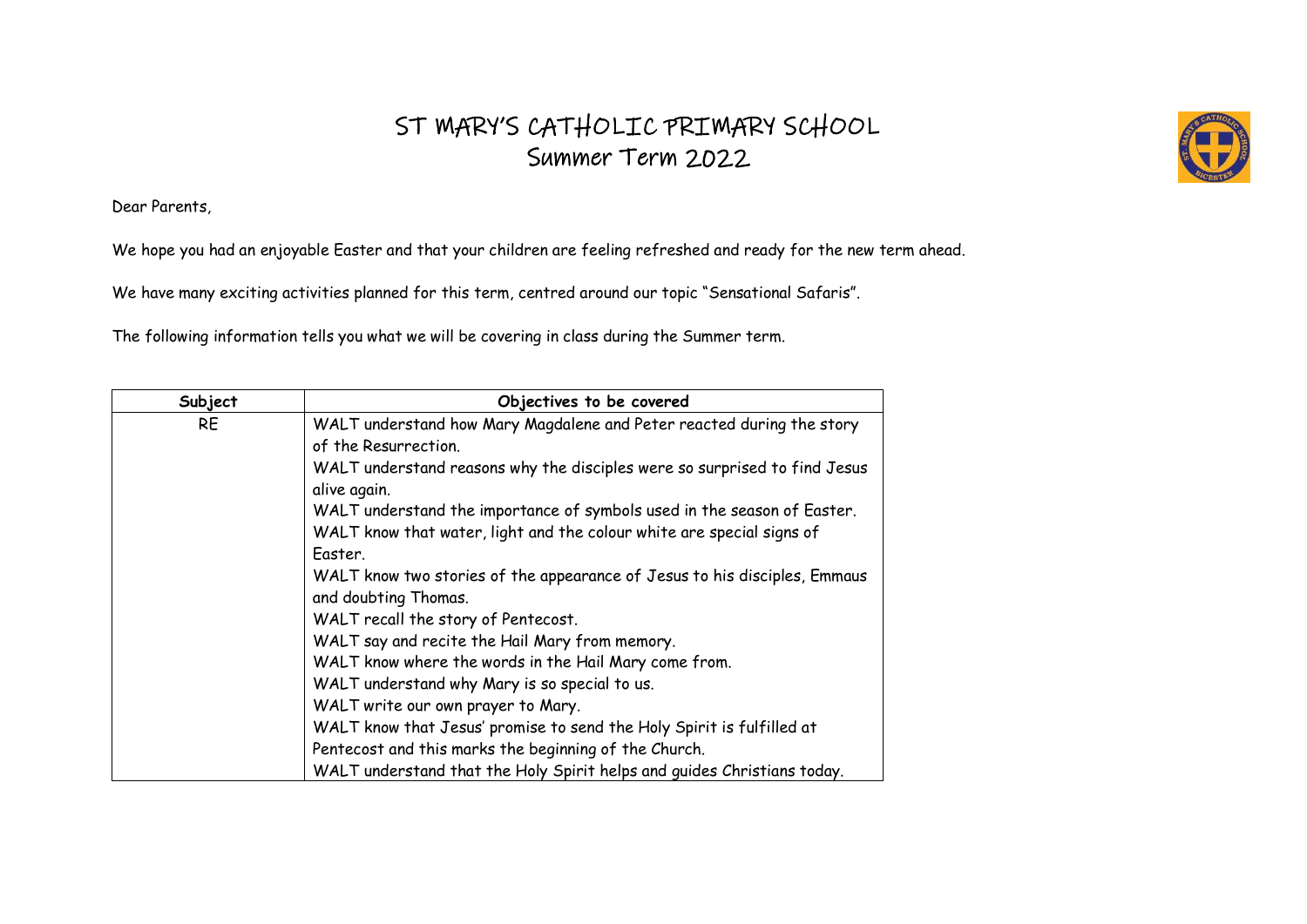| WALT know how the feast is celebrated in Church and the different symbols<br>used.<br>WALT understand how different customs from around the world celebrate<br>special celebrations.<br>WALT understand that Baptism is a beginning and welcome into the Church<br>WALT know that Confirmation celebrates the gift of the Holy Spirit.<br>WALT know the significance and variety of signs and symbols in our own lives<br>and in the life of the Church.<br>WALT know that belonging and love may be expressed in many different<br>ways in a Community.<br>WALT know that people pray in a variety of ways in church.<br>WALT know that about St. Paul and how he taught people to follow Jesus.<br>WALT think of ways we can listen to St. Paul and try to follow Jesus. |  |
|----------------------------------------------------------------------------------------------------------------------------------------------------------------------------------------------------------------------------------------------------------------------------------------------------------------------------------------------------------------------------------------------------------------------------------------------------------------------------------------------------------------------------------------------------------------------------------------------------------------------------------------------------------------------------------------------------------------------------------------------------------------------------|--|
|                                                                                                                                                                                                                                                                                                                                                                                                                                                                                                                                                                                                                                                                                                                                                                            |  |
|                                                                                                                                                                                                                                                                                                                                                                                                                                                                                                                                                                                                                                                                                                                                                                            |  |
|                                                                                                                                                                                                                                                                                                                                                                                                                                                                                                                                                                                                                                                                                                                                                                            |  |
|                                                                                                                                                                                                                                                                                                                                                                                                                                                                                                                                                                                                                                                                                                                                                                            |  |
|                                                                                                                                                                                                                                                                                                                                                                                                                                                                                                                                                                                                                                                                                                                                                                            |  |
|                                                                                                                                                                                                                                                                                                                                                                                                                                                                                                                                                                                                                                                                                                                                                                            |  |
|                                                                                                                                                                                                                                                                                                                                                                                                                                                                                                                                                                                                                                                                                                                                                                            |  |
|                                                                                                                                                                                                                                                                                                                                                                                                                                                                                                                                                                                                                                                                                                                                                                            |  |
|                                                                                                                                                                                                                                                                                                                                                                                                                                                                                                                                                                                                                                                                                                                                                                            |  |
| WALT identify some of the things the priest does during Mass.                                                                                                                                                                                                                                                                                                                                                                                                                                                                                                                                                                                                                                                                                                              |  |
| WALT understand that Catholic Christians believe that the bread                                                                                                                                                                                                                                                                                                                                                                                                                                                                                                                                                                                                                                                                                                            |  |
| and wine used at Mass becomes the body and blood of                                                                                                                                                                                                                                                                                                                                                                                                                                                                                                                                                                                                                                                                                                                        |  |
| Jesus Christ.                                                                                                                                                                                                                                                                                                                                                                                                                                                                                                                                                                                                                                                                                                                                                              |  |
| Phonics - Year 1<br>Reading                                                                                                                                                                                                                                                                                                                                                                                                                                                                                                                                                                                                                                                                                                                                                |  |
| WALT identify the sound /ee/ as y and ey                                                                                                                                                                                                                                                                                                                                                                                                                                                                                                                                                                                                                                                                                                                                   |  |
| WALT identify the sound /y.oo/ as u                                                                                                                                                                                                                                                                                                                                                                                                                                                                                                                                                                                                                                                                                                                                        |  |
| WALT identify the short sound /oo/ as u                                                                                                                                                                                                                                                                                                                                                                                                                                                                                                                                                                                                                                                                                                                                    |  |
| WALT identify the long /oo/ as u-e                                                                                                                                                                                                                                                                                                                                                                                                                                                                                                                                                                                                                                                                                                                                         |  |
| WALT identify the sound /y.oo/ as u-e                                                                                                                                                                                                                                                                                                                                                                                                                                                                                                                                                                                                                                                                                                                                      |  |
| WALT identify the /y.oo/ as ue                                                                                                                                                                                                                                                                                                                                                                                                                                                                                                                                                                                                                                                                                                                                             |  |
| WALT identify the long /oo/ as ue                                                                                                                                                                                                                                                                                                                                                                                                                                                                                                                                                                                                                                                                                                                                          |  |
| Phonics - Year 2                                                                                                                                                                                                                                                                                                                                                                                                                                                                                                                                                                                                                                                                                                                                                           |  |
| Revising Phase 3, 4 and 5 digraphs                                                                                                                                                                                                                                                                                                                                                                                                                                                                                                                                                                                                                                                                                                                                         |  |
| WALT identify /I/ or /ul/ sound spelled '-le' at the end of words.                                                                                                                                                                                                                                                                                                                                                                                                                                                                                                                                                                                                                                                                                                         |  |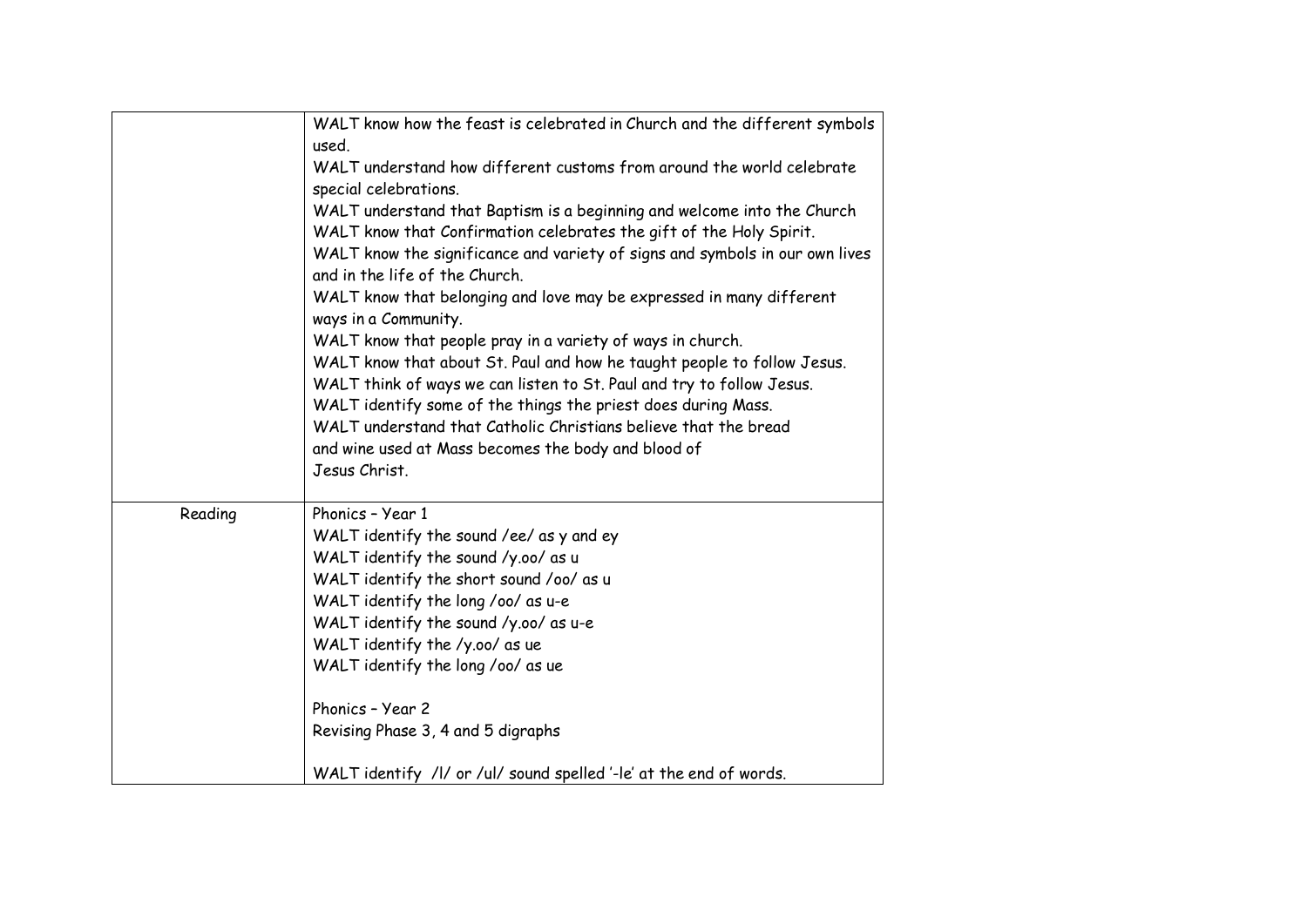|         | WALT identify /l/ or /ul/ sound spelled '-el' at the end of words (this                                                                                                                                                                                                                            |
|---------|----------------------------------------------------------------------------------------------------------------------------------------------------------------------------------------------------------------------------------------------------------------------------------------------------|
|         | spelling is used after m, n, r, s, v, w and commonly s).                                                                                                                                                                                                                                           |
|         | WALT identify /I/ or /ul/ sound spelled '-al' at the end of words.                                                                                                                                                                                                                                 |
|         | WALT identify and spell words ending in '-il.'                                                                                                                                                                                                                                                     |
|         | WALT identify the long vowel 'i' spelled with a y at the end of words.                                                                                                                                                                                                                             |
|         | WALT know to add '-es' to nouns and verbs ending in 'y.'                                                                                                                                                                                                                                           |
|         | WALT know to add '-ed' to words ending in y (the y is changed to an i).                                                                                                                                                                                                                            |
|         | WALT know to add '-er' to words ending in y (the y is changed to an i).                                                                                                                                                                                                                            |
|         | WALT know to add 'ing' to words ending in 'e' with a consonant before it.                                                                                                                                                                                                                          |
|         | WALT know to add 'er' to words ending in 'e' with a consonant before it.                                                                                                                                                                                                                           |
|         | We will be reading a range of non-fiction and fiction texts as a whole class to<br>answer questions and complete activities based on what we have read. We will<br>use the acronym VIPERS to help us focus our reading on vocabulary,<br>inference, prediction, explain, retrieval and sequencing. |
|         | WALT define and use sophisticated vocabulary from nonfiction texts.<br>WALT infer information from a text.<br>WALT make predictions.                                                                                                                                                               |
|         | WALT explain information learnt from a range of texts.                                                                                                                                                                                                                                             |
|         | WALT retrieve information from a text.                                                                                                                                                                                                                                                             |
|         | WALT sequence a text.                                                                                                                                                                                                                                                                              |
|         | Children will also read with an adult in small groups, one to one and through<br>everyday lessons in class.                                                                                                                                                                                        |
| Writing | - Non - chronological texts                                                                                                                                                                                                                                                                        |
|         | WALT know the features of a non-chronological text.                                                                                                                                                                                                                                                |
|         | WALT use a heading, sub-headings and paragraphs in our writing.                                                                                                                                                                                                                                    |
|         | WALT use different openers to make our writing more interesting.                                                                                                                                                                                                                                   |
|         | WALT use conjunctions to add more information to our sentences.                                                                                                                                                                                                                                    |
|         | WALT use technical vocabulary related to the topic of Meerkats.                                                                                                                                                                                                                                    |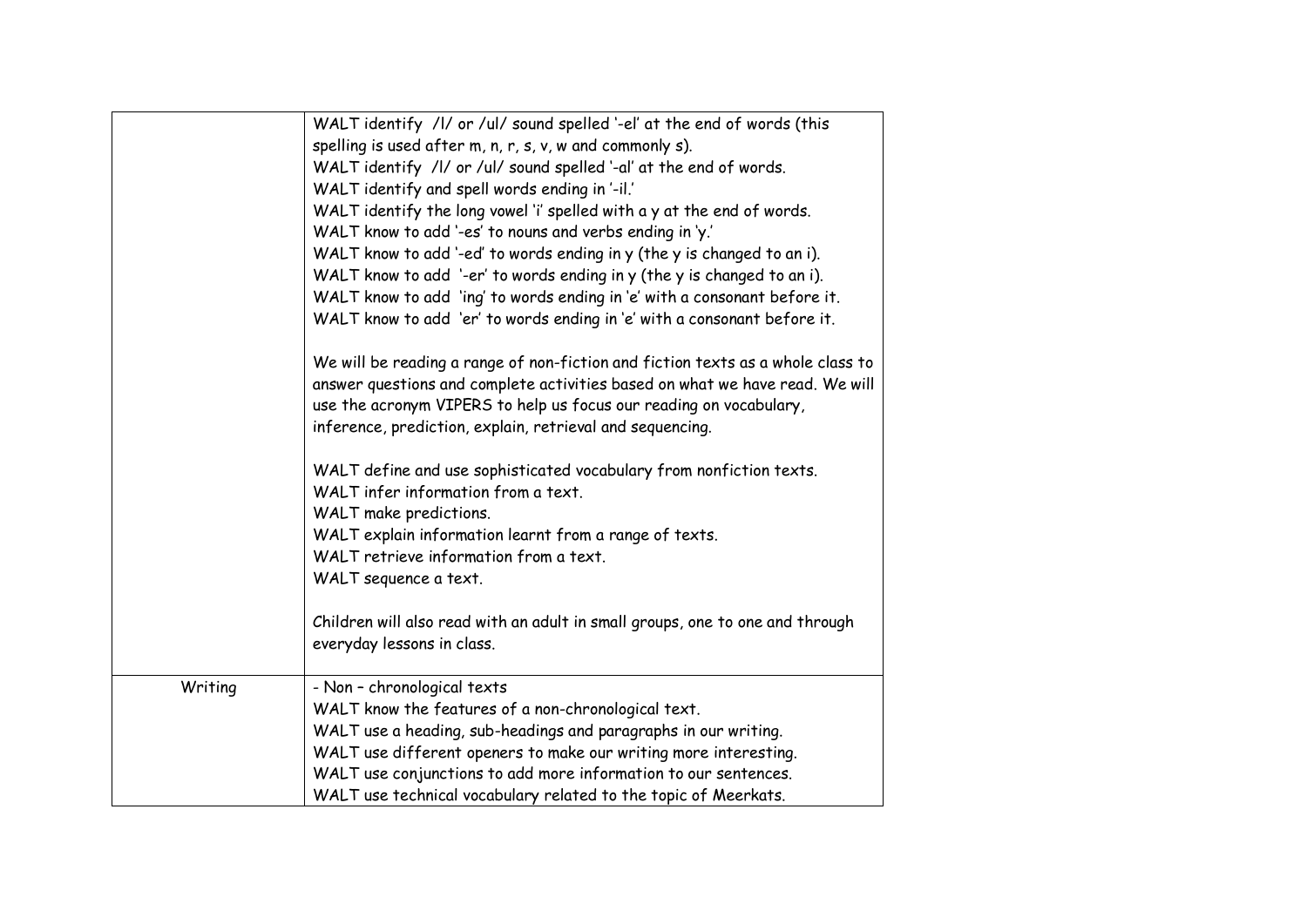| WALT use capital letters, finger spaces and full stops.                     |
|-----------------------------------------------------------------------------|
| WALT write in the present tense consistently.                               |
|                                                                             |
| - Adventure Stories                                                         |
| WALT retell a familiar story.                                               |
| WALT make a storyboard for a familiar story.                                |
| WALT plan our own adventure story.                                          |
| WALT know that a story a title, a beginning, a build-up, a problem, a       |
| resolution and an ending.                                                   |
| WALT use a story mountain to plan a story.                                  |
| WALT use adjectives to make our sentences more interesting.                 |
| WALT use connectives to add more detail t our sentences.                    |
| WALT use a capital letter, finger spaces and a full stop.                   |
| Year 2                                                                      |
| WALT to use adverbs in our story.                                           |
| WALT use different sentence openers in our story.                           |
| WALT use an exclamation sentence in our writing.                            |
| WALT begin to use paragraphs in our writing.                                |
|                                                                             |
| - Poetry                                                                    |
| WALT listen, read and respond to poetry.                                    |
| WALT know what a Haiku is.                                                  |
| WALT know what syllables are and how to count them in a word.               |
| WALT write our own Haikus based on Safari animals.                          |
| - Traditional tales from other cultures                                     |
| WALT retell a traditional tale other cultures.                              |
| WALT make a storyboard for a familiar story.                                |
| WALT change one thing in a traditional tale from other cultures to make our |
| own version.                                                                |
| WALT use a story mountain to plan a story.                                  |
| WALT use adjectives to make our sentences more interesting.                 |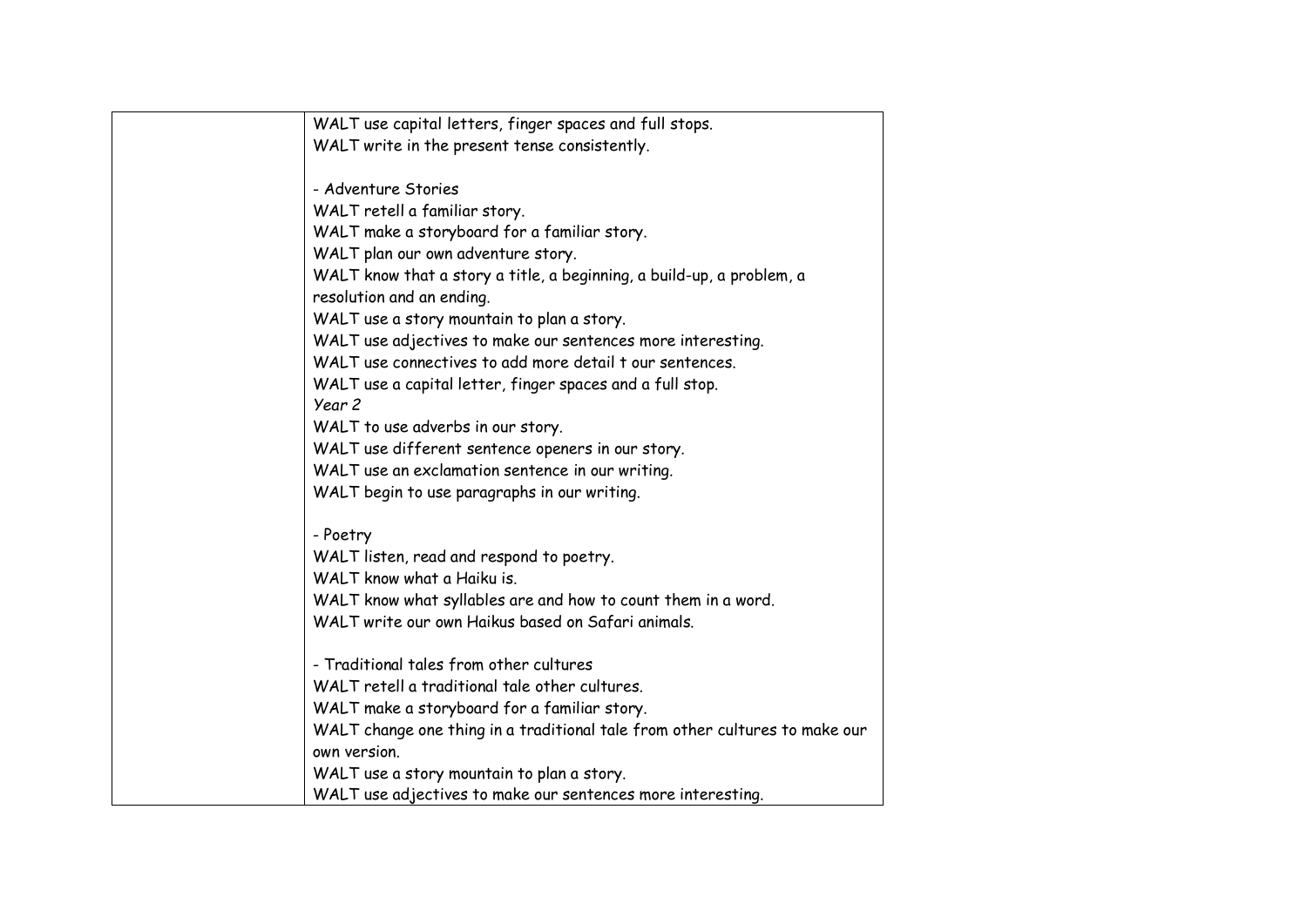|             | WALT use connectives to add more detail t our sentences.                    |
|-------------|-----------------------------------------------------------------------------|
|             | WALT use a capital letter, finger spaces and a full stop.                   |
|             | Year <sub>2</sub>                                                           |
|             | WALT to use adverbs in our story.                                           |
|             | WALT use different sentence openers in our story.                           |
|             | WALT use an exclamation sentence in our writing.                            |
|             | WALT begin to use paragraphs in our writing.                                |
|             | - Information leaflet                                                       |
|             | WALT know the features of an information leaflet.                           |
|             | WALT to research information to include in our leaflet.                     |
|             | WALT plan our information leaflet using a spider diagram.                   |
|             | WALT write an information leaflet using a title, introduction, subheadings, |
|             | diagrams, bullet points and fact boxes.                                     |
|             | WALT edit our work to make it better.                                       |
|             | WALT share our work with each other and say things we have done well.       |
| <b>SPAG</b> | $- Yr1$                                                                     |
|             | WALT use capital letters and full stops in our writing.                     |
|             | WALT know what an adjective is and use them in a sentence.                  |
|             | WALT know what a verb is and use more interesting verbs in our writing.     |
|             | WALT know what a noun is and can find it in a sentence.                     |
|             | WALT use connectives to join two sentences together.                        |
|             | WALT add the suffix -s to make a plural.                                    |
|             | WALT add the suffix -es to make a plural.                                   |
|             | WALT to add the suffix -ing to a verb.                                      |
|             | WALT to spell and use personal pronouns.                                    |
|             | WALT use the prefix -un.                                                    |
|             | - Yr 2                                                                      |
|             | WALT use the suffix -er to turn a verb into a noun.                         |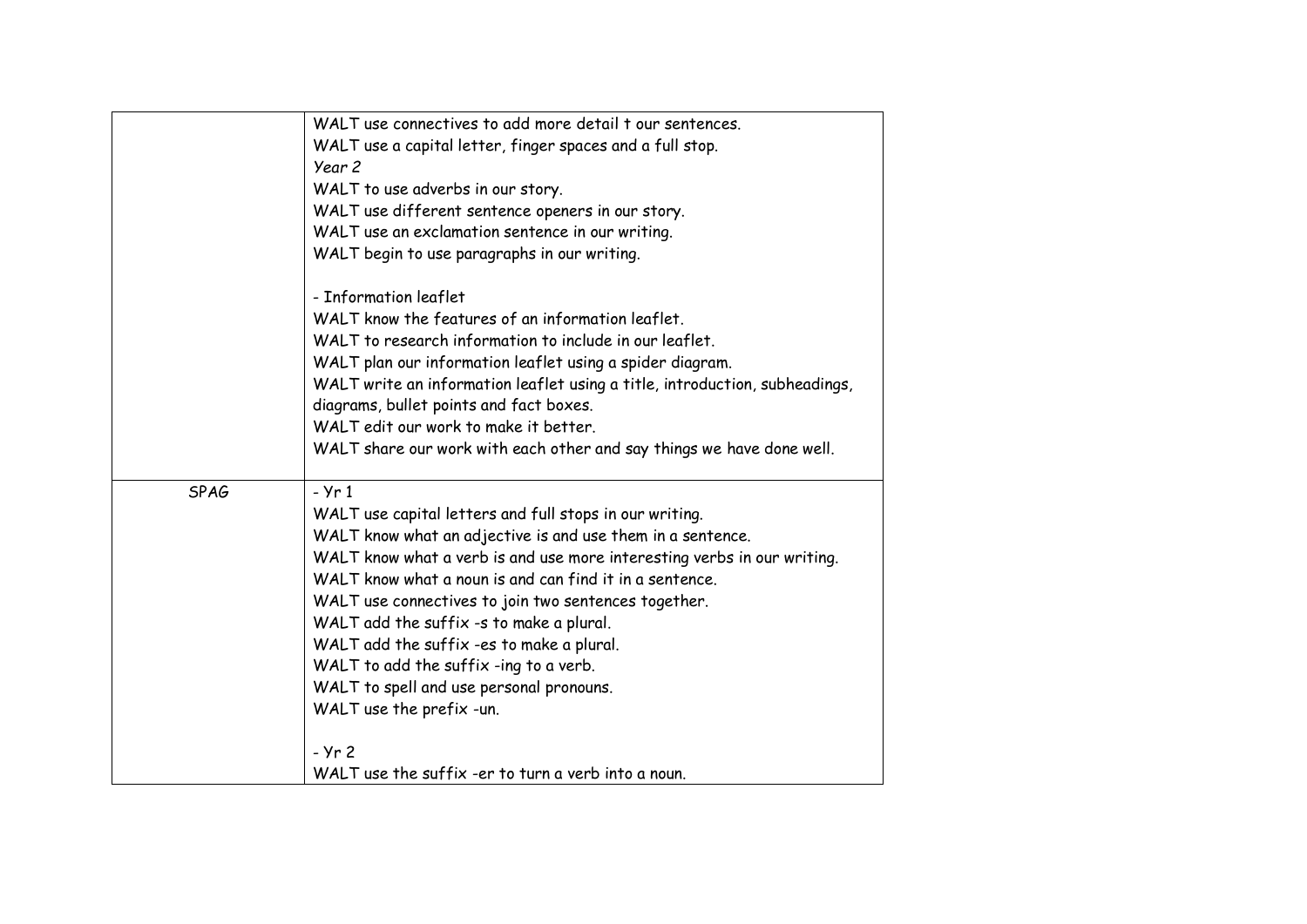|       | WALT use the suffix -er to turn regular adjectives into comparative                       |
|-------|-------------------------------------------------------------------------------------------|
|       | adjectives.                                                                               |
|       | WALT know what a verb is and use more interesting verbs in our writing.                   |
|       | WALT know what an adjective is and use adjectives to expand noun phrases.                 |
|       | WALT know how to describe a verb using an adverb.                                         |
|       | WALT how to use the suffix -ly to turn an adjective into an adverb.                       |
|       | WALT know how to use an apostrophe to show possession.                                    |
|       | WALT use subordination to join two clauses together to                                    |
|       | compare/contrast/add a condition.                                                         |
|       | WALT identify different sentence types - exclamation, statement, question<br>and command. |
|       | WALT to add the suffix -ment.                                                             |
|       | WALT form adjectives using -ful and -less.                                                |
|       |                                                                                           |
| Maths | - Year 1                                                                                  |
|       | Number and place value:                                                                   |
|       | WALT count in twos, fives and tens.                                                       |
|       | WALT identify numbers more than and less than a number.                                   |
|       | WALT write numbers in numerals and in words.                                              |
|       |                                                                                           |
|       | Addition and subtraction                                                                  |
|       | WALT solve missing number problems.                                                       |
|       | WALT solve addition and subtraction word problems.                                        |
|       | WALT find number bonds within 20.                                                         |
|       |                                                                                           |
|       | Fractions, decimals and percentages                                                       |
|       | WALT recognise a half as 1 of 2 equal pieces.                                             |
|       | WALT recognise a quarter as 1 of 4 equal pieces.                                          |
|       | WALT find and name a half and quarter.                                                    |
|       |                                                                                           |
|       | Multiplication and division                                                               |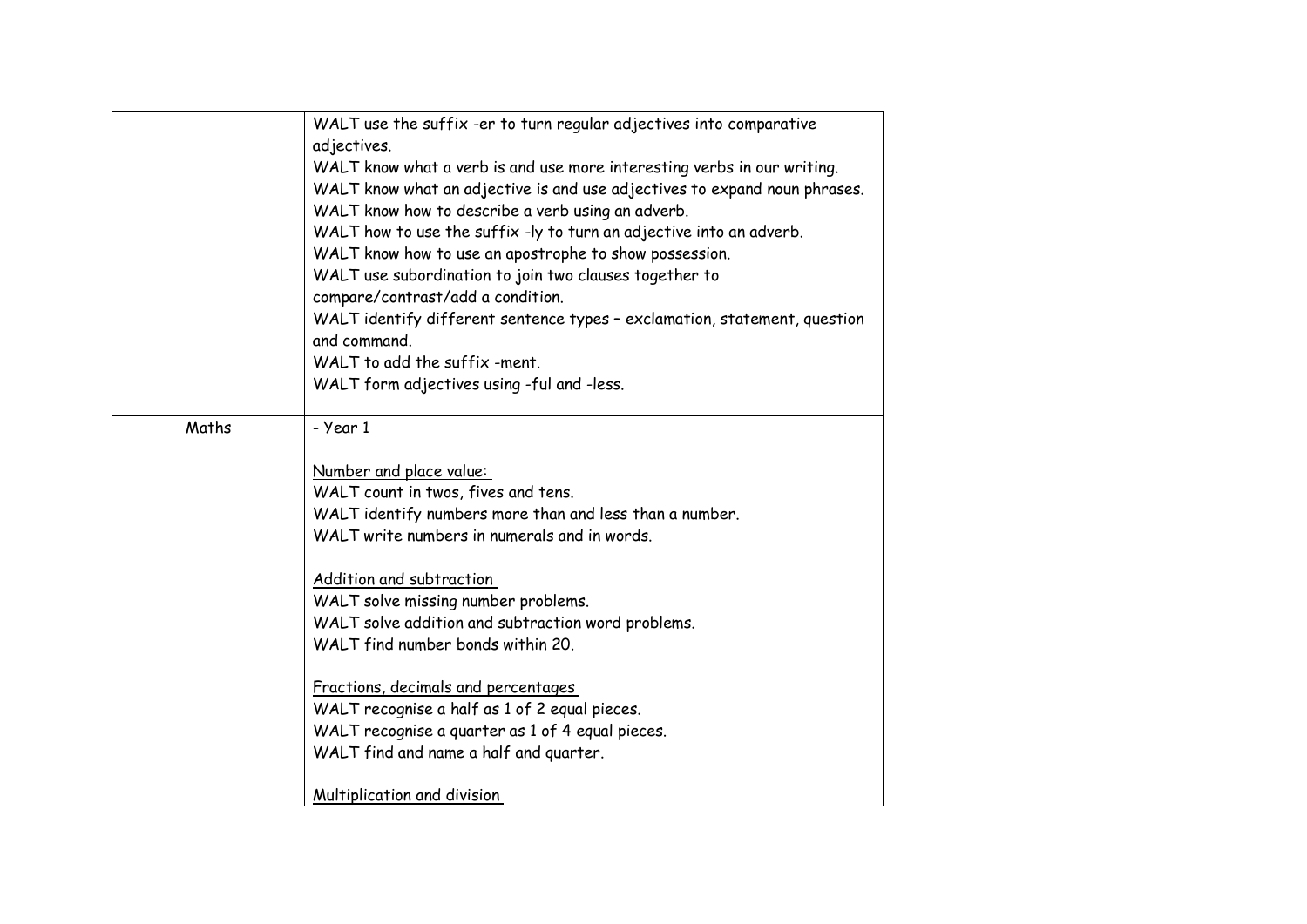| WALT count in twos, fives and tens.                                        |
|----------------------------------------------------------------------------|
| WALT solve multiplication and division word problems.                      |
|                                                                            |
| Geometry                                                                   |
| WALT describe position, direction and movement.                            |
| WALT recognise and use the directions left and right.                      |
| WALT name and describe a range of 2D and 3D shapes.                        |
|                                                                            |
| Measures                                                                   |
| WALT compare and describe capacity and volume.                             |
| WALT solve practical problems including capacity and volume.               |
| WALT measure and record the capacity or volume of an object.               |
| WALT sort events in chronological order.                                   |
|                                                                            |
| - Year 2                                                                   |
|                                                                            |
| Number and place value:                                                    |
| WALT count in twos, fives and tens.                                        |
| WALT read and write numbers to at least 100 in numerals and in words.      |
| WALT identify, represent and estimate numbers using different              |
| representations, including the number line.                                |
|                                                                            |
| Addition and subtraction                                                   |
| WALT solve missing number problems.                                        |
| WALT recognise and use the inverse relationship between addition and       |
| subtraction and use this to check calculations and solve missing number    |
| problems.                                                                  |
| WALT add and subtract two digit numbers from a two digit number.           |
|                                                                            |
| Fractions, decimals and percentages                                        |
| WALT recognise, find, name and write fractions 1/3, 1/4, 2/4, and 3/4 of a |
| length, shape, set of objects or quantity.                                 |
|                                                                            |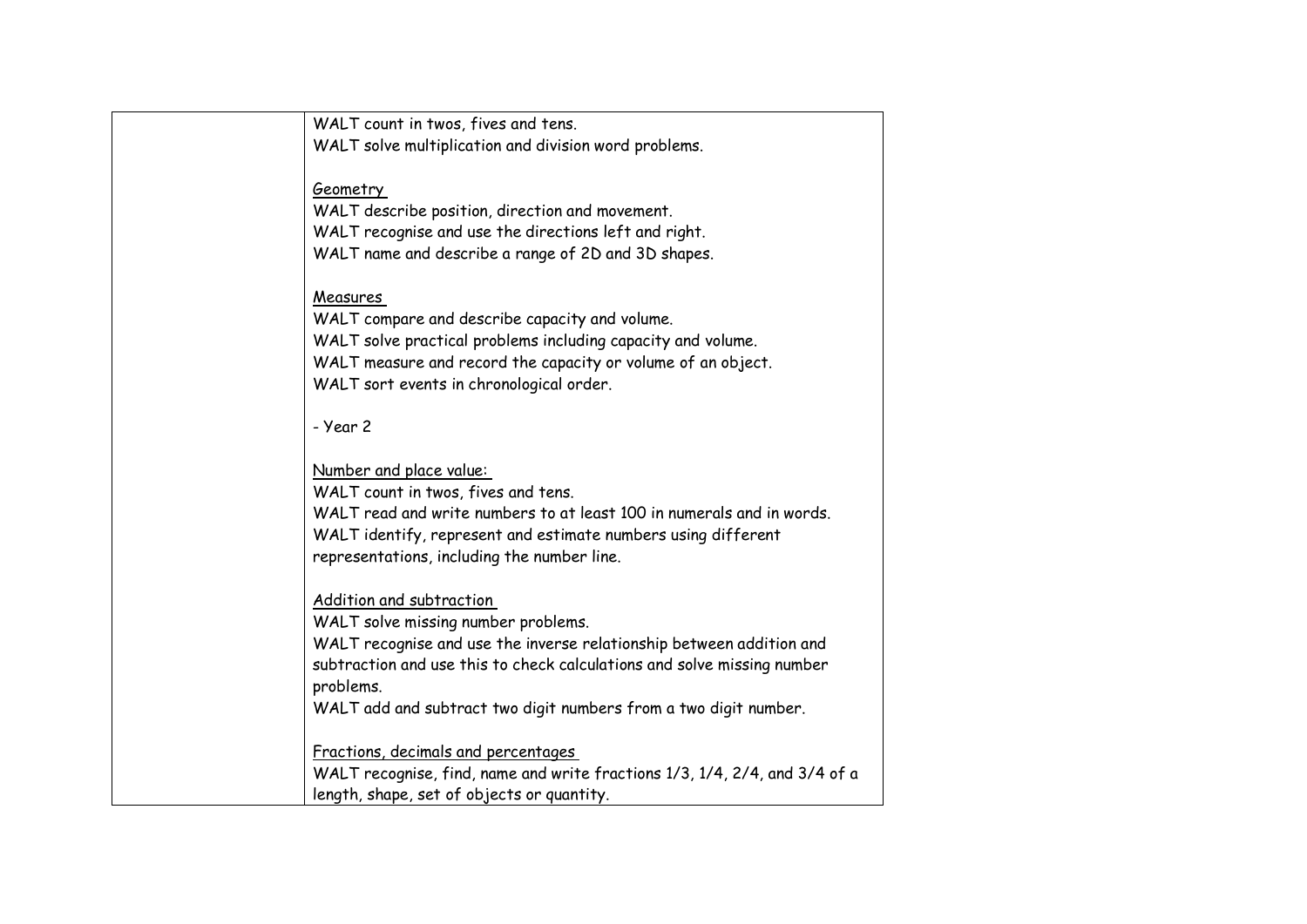|         | WALT write simple fractions and recognise the equivalence of 2/4 and $\frac{1}{2}$ .                                                                                                                                                                                                                                                                                                           |
|---------|------------------------------------------------------------------------------------------------------------------------------------------------------------------------------------------------------------------------------------------------------------------------------------------------------------------------------------------------------------------------------------------------|
|         | Multiplication and division<br>WALT count in twos, fives and tens<br>WALT recall and use multiplication and division facts for the 2, 5 and 10<br>multiplication tables, including recognising odd and even numbers.<br>WALT solve problems involving multiplication and division, using materials,<br>arrays, repeated addition, mental methods, and multiplication and division              |
|         | facts, including problems in contexts.<br>Geometry                                                                                                                                                                                                                                                                                                                                             |
|         | WALT identify and describe the properties of 2D shapes, including the<br>number of sides and line symmetry in a vertical line.<br>WALT identify and describe the properties of 3D shapes, including the<br>number of edges, vertices and faces.                                                                                                                                                |
|         | WALT use mathematical vocabulary to describe position, direction and<br>movement.                                                                                                                                                                                                                                                                                                              |
|         | Measures<br>WALT tell and write the time to five minutes, including quarter past/to the<br>hour and draw the hands on a clock face to show these times.<br>WALT choose and use appropriate standard units to estimate and measure<br>length/height in any direction; mass; temperature; capacity to the nearest<br>appropriate unit, using rulers, scales, thermometers and measuring vessels. |
|         | Statistics<br>WALT interpret and construct simple pictograms, tally charts, block<br>diagrams and simple tables.                                                                                                                                                                                                                                                                               |
| Science | WALT know the difference between things that are living, dead and have<br>never been alive and explaining how we know by identifying, classifying and<br>sorting.                                                                                                                                                                                                                              |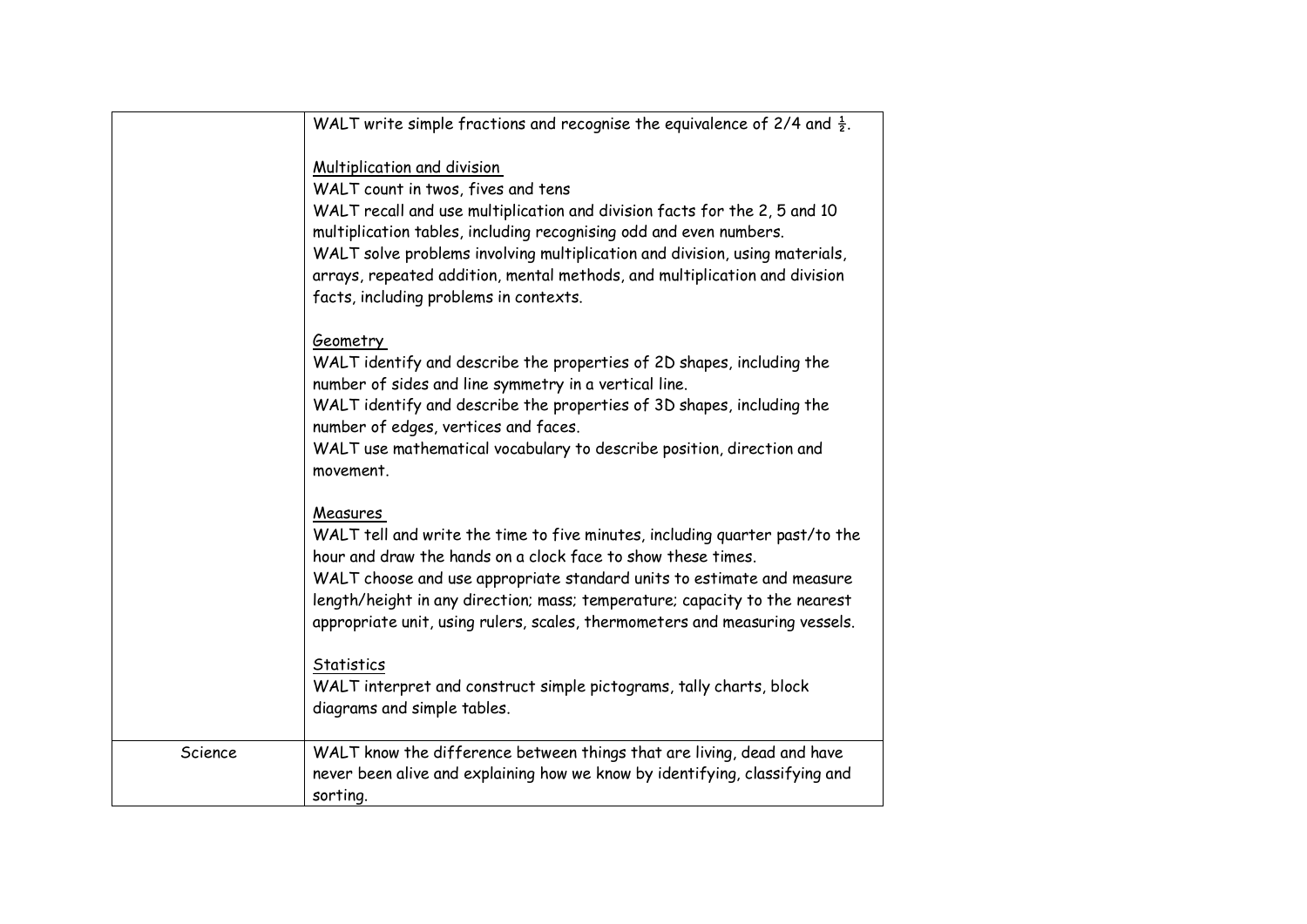|           | WALT map a habitat and its inhabitants - identifying different animals and<br>their habitats<br>WALT know about the Microhabitats of minibeasts both locally and further<br>afield.<br>WALT know about World habitats and how their different features suit<br>different animals and plants - adaption.<br>WALT know how animals and plants depend on each other in different<br>habitats to survive.<br>WALT know how animals obtain their food from plants and other animals that<br>all connect to make a food chain.                         |
|-----------|--------------------------------------------------------------------------------------------------------------------------------------------------------------------------------------------------------------------------------------------------------------------------------------------------------------------------------------------------------------------------------------------------------------------------------------------------------------------------------------------------------------------------------------------------|
| Geography | WALT know where Kenya is in the world.<br>WALT know the location of some of Kenya's major cities, oceans and rivers.<br>WALT know about what the weather is like in Kenya.<br>WALT know about the landscape of Kenya.<br>WALT compare the landscape of Kenya to the UK.<br>WALT know what National Park in Kenya is and what can be found there.<br>WALT use compass directions to move around a map.<br>WALT know about the Masai culture is like.<br>WALT discuss how Masai culture is similar and different to our lives.                     |
| Art       | WALT explore and find out about collage.<br>WALT use different materials to create a collage with different colours of<br>paper.<br>WALT know what texture is and how it can be changed in a collage using<br>different materials.<br>WALT to create our own textured collages.<br>WALT know about collages created by Picasso (particularly face collages).<br>WALT create own face collage using different textured materials. WALT<br>describe the face we created using language of textures.<br>WALT know about mosaics and create our own. |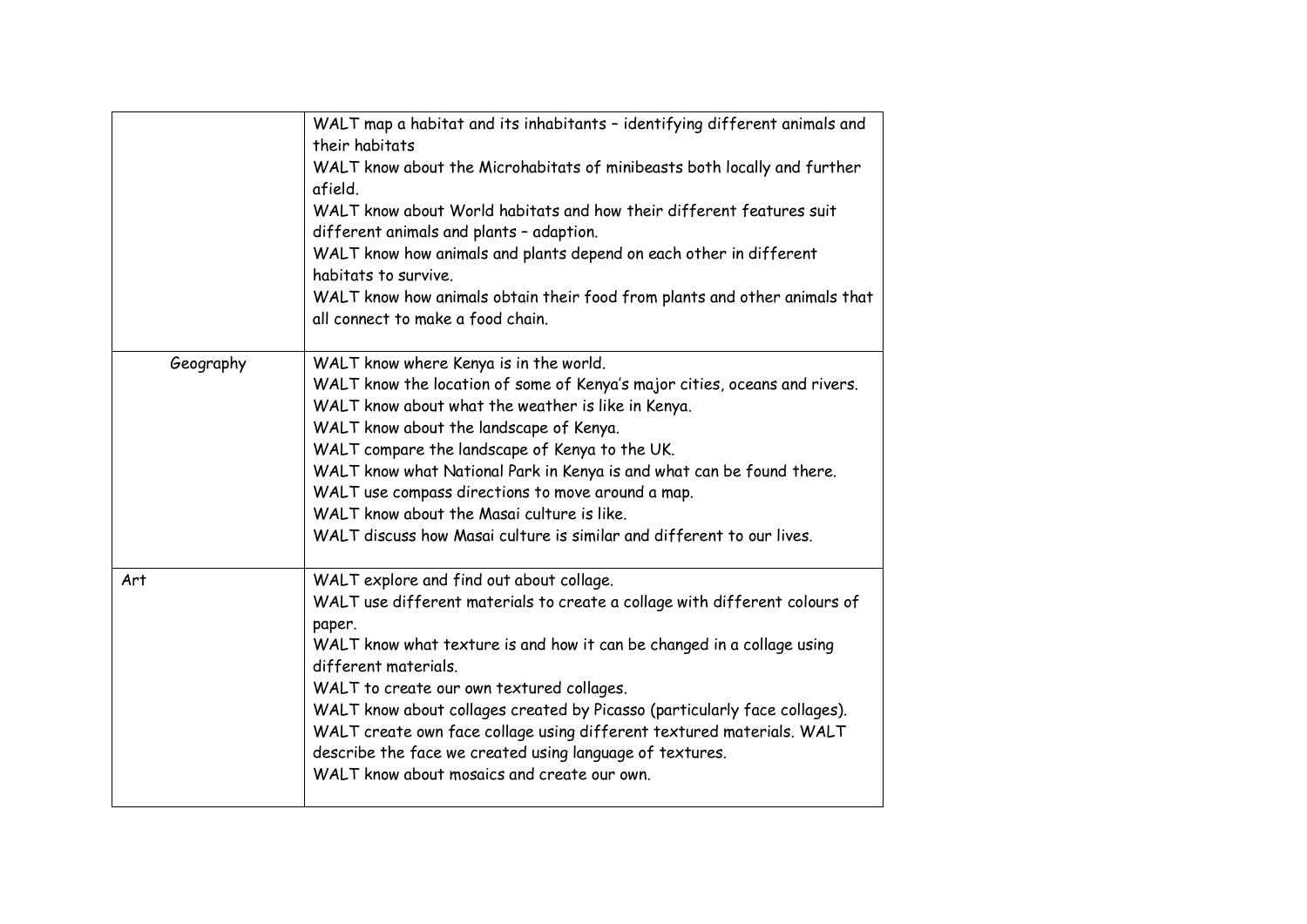| PE        | WALT move at different speeds for varying distances.<br>WALT hop, jump and leap for distance.<br>WALT jump with height.<br>WALT throw for distance.<br>WALT throw for accuracy.<br>WALT develop our agility and co-ordination.<br>WALT develop our balance and stability.                                                                                                                                                                                                                                                                                                                                                                                                                                 |
|-----------|-----------------------------------------------------------------------------------------------------------------------------------------------------------------------------------------------------------------------------------------------------------------------------------------------------------------------------------------------------------------------------------------------------------------------------------------------------------------------------------------------------------------------------------------------------------------------------------------------------------------------------------------------------------------------------------------------------------|
| <b>DT</b> | WALT explore the components, materials and features of playground<br>equipment.<br>WALT be able to explore different ways of joining and strengthening<br>materials to create pieces of playground equipment.<br>WALT design a piece of playground equipment.<br>WALT make a piece of playground equipment according to a design.<br>WALT evaluate a finished product.                                                                                                                                                                                                                                                                                                                                    |
| Music     | WALT to use tempo and dynamics when creating a short section of sound<br>that represents an animal.<br>WALT to make different timbre (sounds) using the same instrument.<br>WALT copy a short rhythm and recognise simple notation based on safari<br>animals.<br>WALT perform a Traditional 'call and response' song from Africa along with<br>actions.<br>WALT create rhythms based on 'call and response' thinking of a question<br>(call) and a short answer (response) about animals.<br>WALT add dynamics (volume) to a structure of rhythms.<br>WALT play my composition using a simple rhythm on an untuned percussion<br>instrument.<br>WALT feedback to my classmates about their performances. |
| Computing | WALT confidently log on and log off Chrome books.                                                                                                                                                                                                                                                                                                                                                                                                                                                                                                                                                                                                                                                         |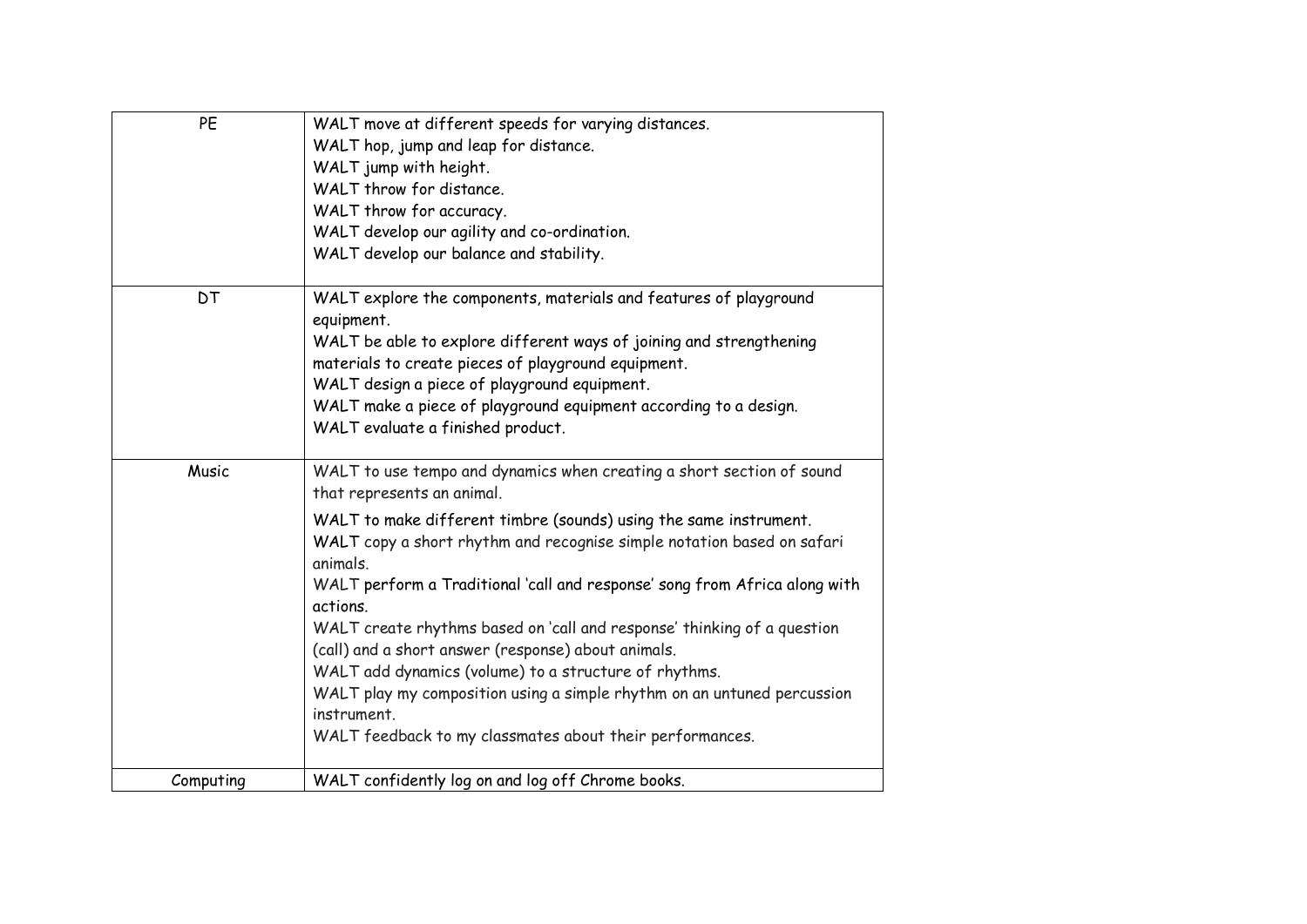|            | WALT open a programme and learn how to use it to create a product.<br>WALT create an eBook in a format to be read on a computer including text.<br>WALT include images drawn in the app or photographed, sounds as hot-spots<br>or to narrate bits of the story or information.<br>WALT include video or animation embedded into the book.<br>WALT share and evaluate our eBooks.                                                                                                                                                                                                                                                                                                             |
|------------|-----------------------------------------------------------------------------------------------------------------------------------------------------------------------------------------------------------------------------------------------------------------------------------------------------------------------------------------------------------------------------------------------------------------------------------------------------------------------------------------------------------------------------------------------------------------------------------------------------------------------------------------------------------------------------------------------|
| <b>RHE</b> | WALT explore our relationship with the wider world.<br>WALT to know how we are called to love others in the wider community<br>through service, through dialogue and through working for the Common Good.<br>WALT know the story The Good Samaritan and how we can be Good<br>Samaritans in our lives.<br>WALT know about the Trinity - God as a three in one community of love.<br>WALT think about what the Trinity means for us.<br>WALT that God made us to be in loving relationships with one another.<br>WALT know about the different local and global communities that we are<br>part of.<br>WALT know what rights and responsibilities come with belonging to these<br>communities. |
| PHSE       | I know what I am good at.<br>I know that I need to have a positive learning attitude.<br>I know some of the jobs people do.<br>I know some of the strengths and interest people might need in order to do<br>some of these jobs.<br>I can identify jobs I might be good at.                                                                                                                                                                                                                                                                                                                                                                                                                   |

This term our PE day will continue to be on a Tuesday. As we are doing outdoor PE, your child will need to have shorts, t-shirt and trainers in school on this day. Tracksuits should also be in PE bags just in case it is cold. Children with longer hair should also make sure that it is fully tied back for PE lessons.